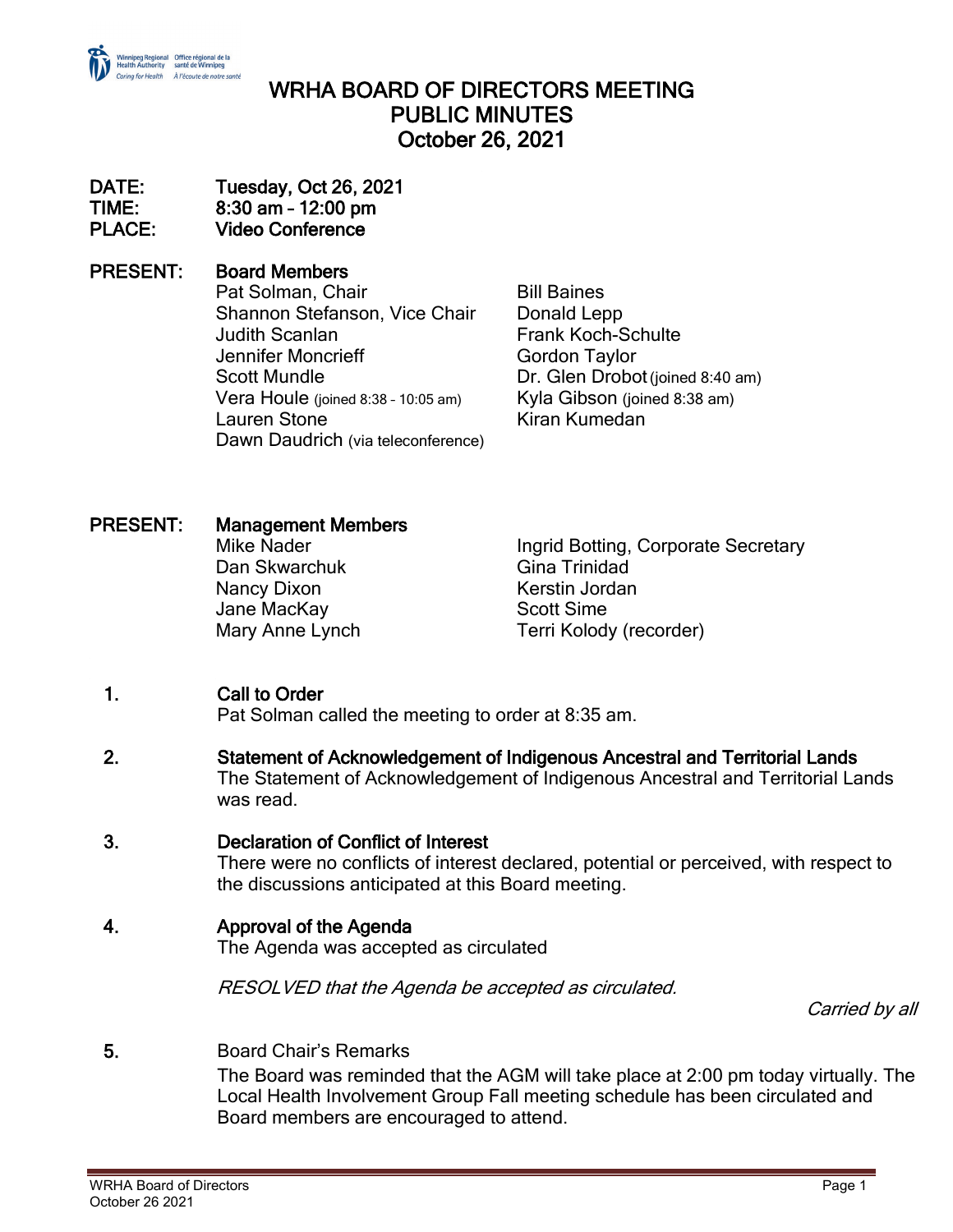# 6. CEO

# 6.1. CEO Report

The CEO provided the Board with an update on COVID and WRHA planning for Wave 4. There was lengthy discussion about the ICU capacity in Winnipeg, the impact of the higher test positivity rates in other regions, as well as staffing in acute care and long-term care. The Board asked questions about the implementation of the vaccine mandate and it was explained that the sites are working hard to address the guidelines around testing non-vaccinated employees. The Board also expressed concern about the engagement of staff and the stress level of current employees. The CEO responded that there is strong commitment by WRHA to work with frontline staff to improve engagement and morale.

The CEO updated the Board on plans to address the surgery backlog, indicating that the region is working with Shared Health on the planning.

The Region is waiting for the final report from Accreditation Canada, and will review at a future meeting when the findings are available.

#### 6.2. Dashboard Review The Board reviewed the WRHA Indicators and Provincial Dashboard to assist in its oversight and monitoring role.

### 7. Financial Reporting

The financial results for September year to date results were presented to the Board by the CFO for information.

### 8. Board Committees

8.1. Governance and Nominating The Chair informed the Board that the Committee met on October 14, 2021, and that the Committee reviewed the Board and Executive retreat plan for November 23,

2021.

# 8.2. Indigenous Health

The Committee Chair informed the Board that the Committee met on September 14, 2021. The meeting focused on Indigenous Health initiatives to enhance patient services through the development of more holistic models and the addition of elders support at the sites.

# 9. Public Minutes September 28, 2021

RESOLVED that the WRHA Board approves the Public Minutes from the September, 2021 Board meeting as circulated.

Carried by all

# 10. Board Reflection on National Day for Truth and Reconciliation

This item was deferred until the Board meetings resume to be in-person.

### 11. Resolutions

### 12. Adjournment of Public Agenda

The Public meeting was adjourned at 9:40 am

# 13. In-Camera Session

The meeting moved to the In-Camera portion of the meeting at 9:40am